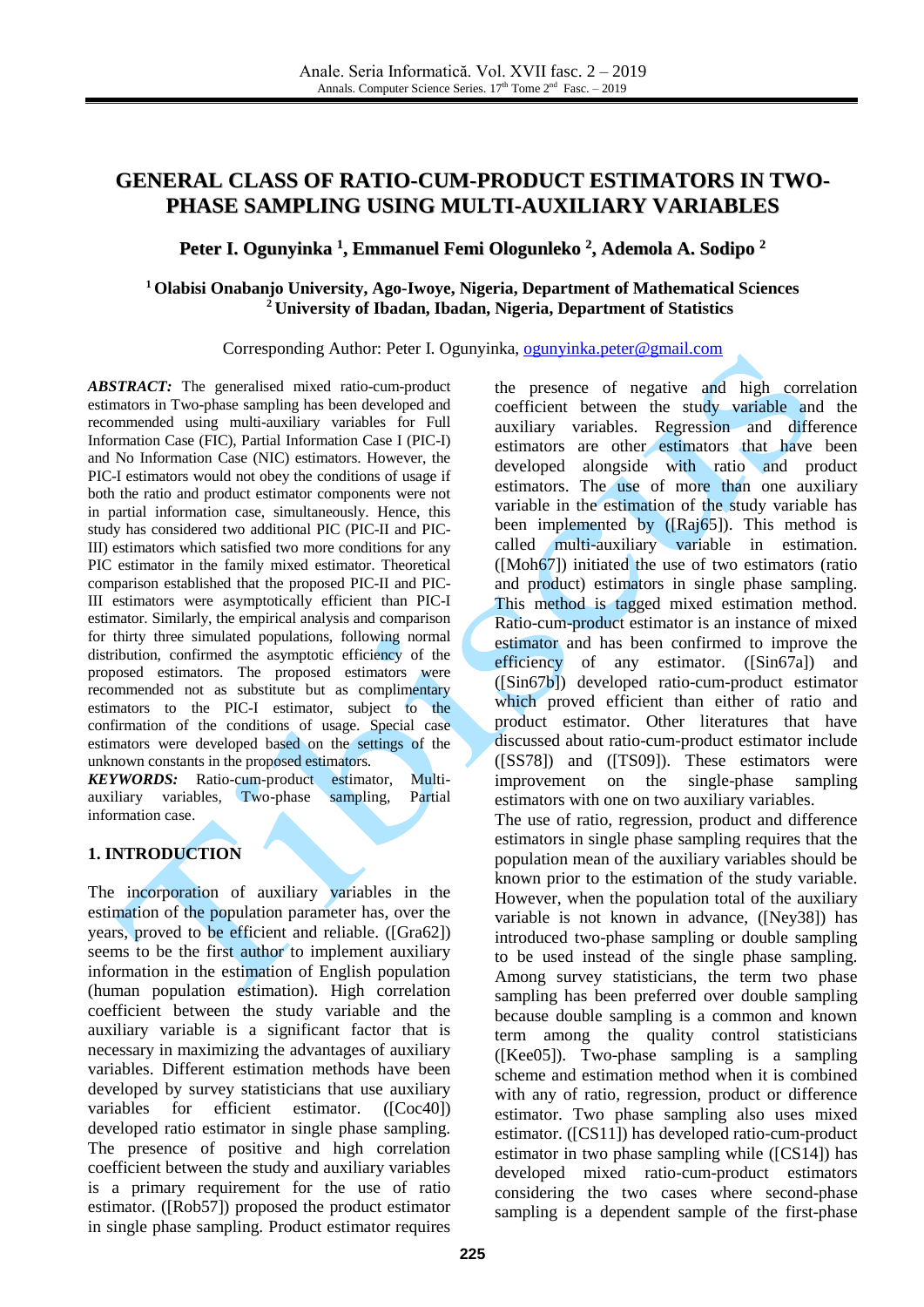Anale. Seria Informatică. Vol. XVII fasc. 2 – 2019 Annals. Computer Science Series. 17<sup>th</sup> Tome 2<sup>nd</sup> Fasc. - 2019

(nested two-phase sampling) and the second phase sample is an independent sample of the first phase (non-nested two-phase sampling).

([KN16]) developed improved estimators using ratio-cum-product estimation method with multiauxiliary variables in two phase sampling. These estimators satisfied the full, no and partial information case methods of utilizing auxiliary variables ([SH07]). These estimators were confirmed to be efficient than either of ratio or product estimators in both single and two phase sampling with one auxiliary variable. However, the partial information case of this family estimator is subjected to the conclusion that there exists partial information about the multi-auxiliary variables, simultaneously, in both the ratio and product estimation components. This partial information case estimator has been identified to be incompatible if the distributions do not, simultaneously, hold partial information case for both ratio and product estimation components in the mixed estimator. This challenge has been identified by ([OS17]) in other estimators. Hence, this study has improved on the partial information case by proposing two additional partial information cases (PIC-II and PIC-III) in addendum to the existing partial information case (PIC-I) in generalised ratio-cum-product estimator in two-phase sampling as proposed by ([KN16]). Similarly, the Mean Square Errors (MSEs) of the proposed estimators for partial information cases have been established theoretical in the subsequent sections.

#### **2. METHODOLOGY**

#### **2.1 Notation and Assumption**

Considering N as the population size and  $n_1$  and  $n_2$ as the first and second phase sample sizes (using simple random sampling without replacement), respectively, with  $n_1 > n_2$ . Hence, presenting  $\theta_1 =$  $\left(\frac{1}{n}\right)$  $\frac{1}{n_1} - \frac{1}{N}$  $\left(\frac{1}{N}\right); \theta_2 = \left(\frac{1}{n_2}\right)$  $\frac{1}{n_2} - \frac{1}{N}$  $\frac{1}{N}$ ) ; for  $\theta_1 < \theta_2$ , where  $\theta_1$ and  $\theta_2$  are variables which values depend on the population and phase-wise sample sizes.

Let  $x_{(1)i}$  and  $x_{(2)i}$  be the *ith* auxiliary variable at the first and second phase sampling, respectively and  $y_2$  be the study variable at the second phase sampling.

$$
\overline{y}_2 = (\overline{Y} + \overline{e}_{y_2});
$$
\n
$$
\overline{x}_{(1)i} = (\overline{X}_i + \overline{e}_{x(1)i});
$$
\n
$$
\overline{x}_{(2)i} = (\overline{X}_i + \overline{e}_{x(2)i}); \quad \text{for } i = 1, 2, ..., p,
$$
\n(1)

where  $\overline{e}_{y_2}$ ,  $\overline{e}_{x(1)_i}$ ,  $\overline{e}_{x(2)_i}$  are the mean sampling errors and are very small, such that

$$
E(\overline{e}_{y_2})=E(\overline{e}_{x(1)_i})=E(\overline{e}_{x(2)_i})=0.
$$

Furthermore, the following phase-wise error conditional expectation results will be useful in obtaining the mean square errors of the proposed estimators later in the work.

$$
E_{1}E_{2/1}(\overline{e}_{y_{2}})^{2} = \theta_{2}\overline{Y}^{2}C_{y}^{2};
$$
\n
$$
E_{1}E_{2/1}(\overline{e}_{x(2)_{i}})^{2} = \theta_{2}\overline{X}_{i}^{2}C_{x_{i}}^{2};
$$
\n
$$
E_{1}E_{2/1}(\overline{e}_{y_{2}}\overline{e}_{x(2)_{i}}) = \theta_{2}\overline{Y}X_{i}C_{y}C_{x_{i}}\rho_{yx_{i}};
$$
\n
$$
E_{1}E_{2/1}(\overline{e}_{x(1)_{i}}\overline{e}_{x(1)_{j}}) =
$$
\n
$$
\theta_{1}\overline{X}_{i}\overline{X}_{j}C_{x_{i}}(x_{x_{j}}\rho_{x_{j}x_{i}})
$$
\n
$$
for i \neq j;
$$
\n
$$
E_{1}E_{2/1}(\overline{e}_{x(1)_{i}}\overline{e}_{x(2)_{j}}) =
$$
\n
$$
\theta_{1}\overline{X}_{i}\overline{X}_{j}C_{x_{i}}(x_{x_{j}}\rho_{x_{j}x_{i}}, for i \neq j;
$$
\n
$$
E_{1}E_{2/1}(\overline{e}_{y_{2}}\overline{e}_{x(1)_{i}}) = \theta_{1}\overline{Y}X_{i}C_{y}C_{x_{i}}\rho_{yx_{i}};
$$
\n
$$
E_{1}E_{2/1}(\overline{e}_{y_{2}}(\overline{e}_{x(1)_{i}} - \overline{e}_{x(2)_{i}})) = (\theta_{1} - \theta_{2})\overline{X}_{i}^{2}C_{x_{i}}^{2};
$$
\n
$$
E_{1}E_{2/1}(\overline{e}_{x(2)_{i}}(\overline{e}_{x(1)_{i}} - \overline{e}_{x(2)_{i}})) = 0;
$$
\n
$$
E_{1}E_{2/1}(\overline{e}_{x(1)_{i}}(\overline{e}_{x(1)_{i}} - \overline{e}_{x(2)_{i}})) = 0;
$$
\n
$$
E_{1}E_{2/1}(\overline{e}_{x(1)_{i}} - \overline{e}_{x(2)_{i}})^{2} = (\theta_{2} - \theta
$$

Finally, according to ([AB89]), the following simplified correlation coefficients matrix will be useful in obtaining the mean square errors for the proposed estimators.

$$
\left(1 - \frac{\left[\sum_{i=1}^{q} (-1)^{i+1} \left|R_{yx_i}\right|_{y_{\mathcal{X}_q}} \rho_{yx_i}}{\left|R\right|_{\mathcal{X}_q}}\right]\right) = \frac{\left|R\right|_{y_{\mathcal{X}_q}}}{\left|R\right|_{\mathcal{X}_q}} = \left(1 - \rho_{y_{\mathcal{X}_q}}^2\right)
$$

#### **2.2 Reviewed Generalized Ratio-cum-Product Estimators in Two-phase Sampling**

([KN16]) developed the estimated population mean of a generalized ratio-cum-product estimator in two phase sampling when the population information on all the auxiliary variables are available for both the ratio and product estimation components with the ℎ multi-auxiliary variables. *This means that the ratio and product estimation components are in full information case (the condition of usage).* The estimator is termed Full Information Case (FIC) estimator and presented as: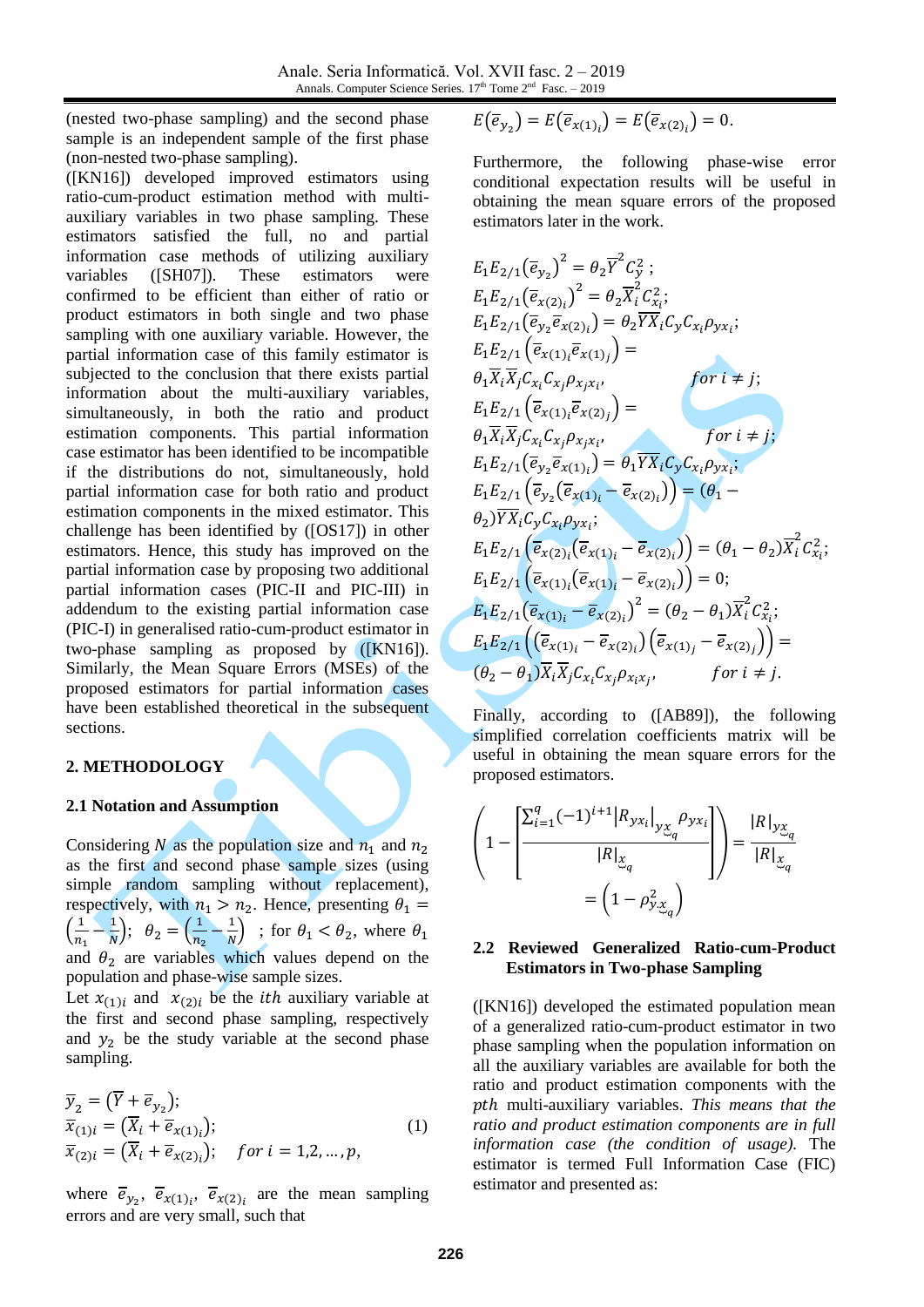$$
Q_1 = \bar{y}_2 * \prod_{i=1}^k \left(\frac{\bar{X}_i}{\bar{x}_{(2)_i}}\right)^{\alpha_i} \prod_{j=k+1}^p \left(\frac{\bar{x}_{(2)_j}}{\bar{X}_j}\right)^{\beta_j}.
$$

The corresponding minimized Mean Square Error (MSE) is presented as

$$
MSE(Q_1)_{min} \cong \theta_2 \overline{Y}^2 C_y^2 \left(1 - \rho_{y_{\mathcal{X}_p}}^2\right).
$$

Similarly, ([KN16]) developed the estimated population mean of a generalized ratio-cum-product estimator in two phase sampling when the population information on all the auxiliary variables are not available for both the ratio and product estimation components with the *pth* multiauxiliary variables. *This means that the ratio and product estimation components are in no information case (the condition of usage).* The estimator is termed No Information Case (NIC) estimator and presented as:

$$
Q_2 = \bar{y}_2 * \prod_{i=1}^k \left( \frac{\bar{x}_{(1)_i}}{\bar{x}_{(2)_i}} \right)^{\alpha_i} \prod_{j=k+1}^p \left( \frac{\bar{x}_{(2)_j}}{\bar{x}_{(1)_i}} \right)^{\beta_j}.
$$

The corresponding minimized Mean Square Error (MSE) was given as

$$
MSE(Q_2)_{min} \cong \overline{Y}^2 C_y^2 \left[ \theta_2 \left( 1 - \rho_{y_{\mathcal{X}_p}}^2 \right) + \theta_1 \rho_{y_{\mathcal{X}_p}}^2 \right].
$$

Finally, a Partial Information Case (PIC) of the generalized ratio-cum-product estimator was developed by ([KN16]). This estimator concluded that there exists  $1,2,...,r$  full information case of auxiliary variables and  $(r + 1)$ ,  $(r + 2)$ , ..., k no information case auxiliary variables, all in ratio estimation component. Similarly, it assigns  $(k +$ 1),  $(k + 2)$ , ..., h full information case of auxiliary variables and  $(h + 1)$ ,  $(h + 2)$ , ..., p no information case of the auxiliary variables in the product estimation component. *The condition of usage spells that both the ratio and product estimation components are, simultaneously, in partial information case*. This estimator was, also, confirmed to be asymptotically unbiased and consistent estimator. The PIC estimator is presented as:

$$
\begin{array}{l} Q_3 = \\ \overline{y}_2\left[\prod_{i=1}^r\left(\frac{\bar{x}_{(1)_i}}{\bar{x}_{(2)_i}}\right)^{\alpha_i}\left(\frac{\bar{x}_i}{\bar{x}_{(1)_i}}\right)^{\beta_i}\right]\left[\prod_{j=r+1}^k\left(\frac{\bar{x}_{(1)_j}}{\bar{x}_{(2)_j}}\right)^{\alpha_j}\right]*\\ \left[\prod_{m=k+1}^h\left(\frac{\bar{x}_{(2)_m}}{\bar{x}_{(1)_m}}\right)^{\gamma_m}\left(\frac{\bar{x}_{(1)_m}}{\bar{x}_i}\right)^{\lambda_m}\right]\left[\prod_{n=h+1}^p\left(\frac{\bar{x}_{(2)_n}}{\bar{x}_{(1)_n}}\right)^{\sigma_n}\right]. \end{array}
$$

The corresponding minimized Mean Square Error (MSE) is further simplified as thus:

$$
MSE(Q_3)_{min} \cong \overline{Y}^2 C_y^2 \left[ \theta_2 \left( 1 - \rho_{y.x_p}^2 \right) + \theta_1 \left( \rho_{y.x_p}^2 - \rho_{y.x_n}^2 \right) \right]
$$

This work has termed this estimator as Partial Information Case I (PIC-I). This is necessary in order to relate this existing estimator to the proposed estimators. However, these reviewed estimators have been confirmed to be asymptotically efficient. *This work has identified that in application, the condition of using the PIC-I estimator will not be the only satisfactory condition for any PIC. Hence, two new conditions have been identified to proposed two new PIC estimators.* These proposed PIC estimators will be presented in the next section.

### **2.3 Proposed Generalized Ratio-cum-Product Estimator in Two-Phase Sampling for Partial Information Case II (PIC-II)**

This study proposes a partial information case for a generalized ratio-cum-product estimator using multiauxiliary variables in two phase sampling. It assumes that the ratio estimation component has  $1,2,\ldots,k$  auxiliary variables all in full information case. The product estimation component has  $(k +$ 1),  $(k + 2)$ , ..., h auxiliary variables in full information case but  $(h + 1)$ ,  $(h + 2)$ , ..., p auxiliary variables in no information case. *The condition of usage spells that the ratio estimation component is in FIC while the product estimation component is in PIC (that is, not simultaneously)*. This is a partial information case for the product estimation component. The combination of the ratio and product estimation components forms the general class of partial information case tagged as Partial Information Case II (PIC-II). It is presented as

$$
Q_{4}
$$
\n
$$
= \overline{y}_{2} \left[ \prod_{i=1}^{k} \left( \frac{\overline{x}_{(1)_{i}}}{\overline{x}_{(2)_{i}}} \right)^{\alpha_{i}} \left( \frac{\overline{x}_{i}}{\overline{x}_{(1)_{i}}} \right)^{\beta_{i}} \right]
$$
\n
$$
* \left[ \prod_{m=k+1}^{h} \left( \frac{\overline{x}_{(2)_{m}}}{\overline{x}_{(1)_{m}}} \right)^{\gamma_{m}} \left( \frac{\overline{x}_{(1)_{m}}}{\overline{x}_{m}} \right)^{\lambda_{m}} \right] \left[ \prod_{n=h+1}^{p} \left( \frac{\overline{x}_{(2)_{n}}}{\overline{x}_{(1)_{n}}} \right)^{\sigma_{n}} \right]
$$
\n
$$
(2)
$$

([OS17]) had developed abridged version of a lengthy estimator in two-phase sampling estimators without the estimator losing its value and meaning. The estimator schema for equation (2) is presented as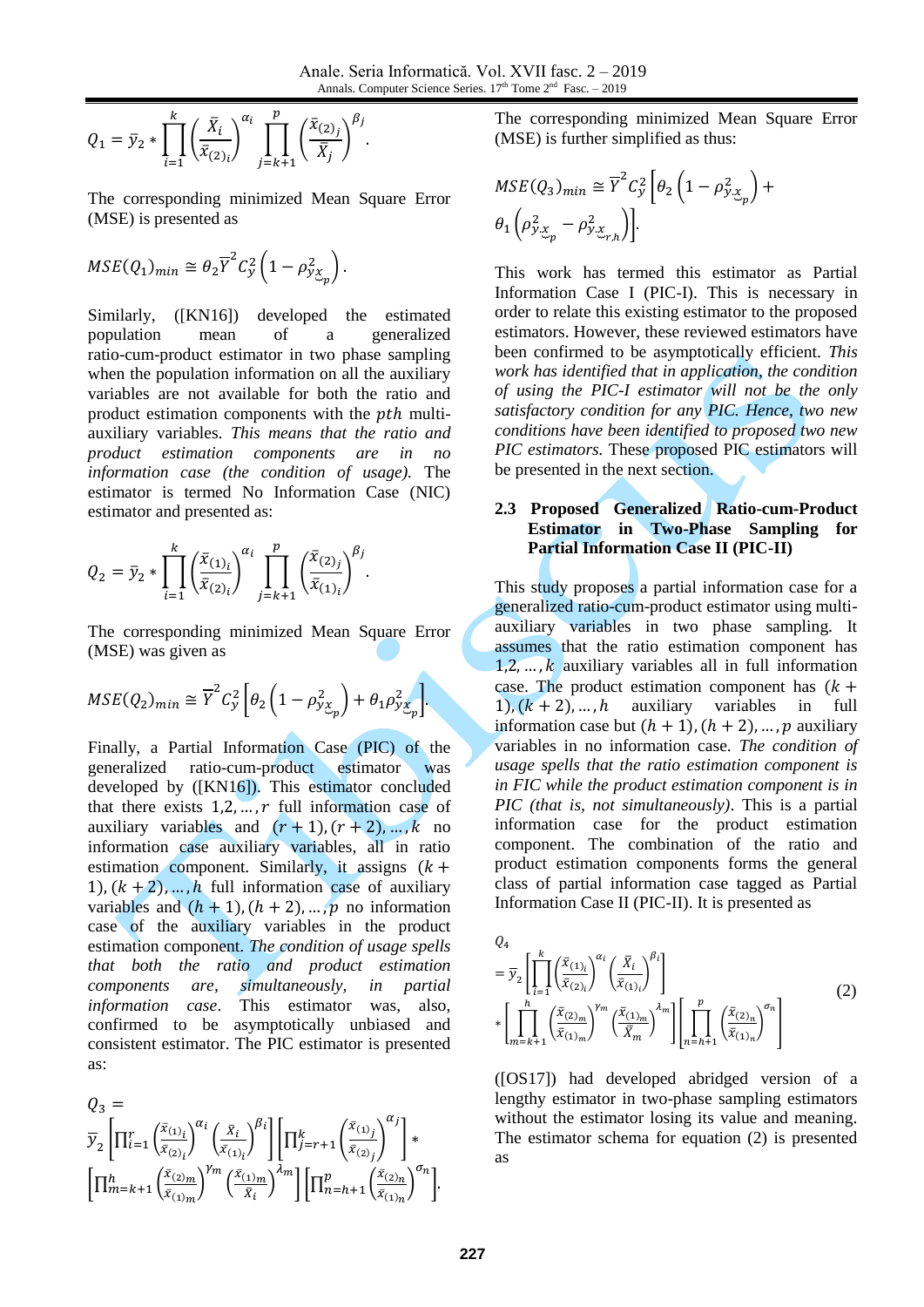$$
Q_4^* = \n\begin{cases}\n\frac{Ratio - cum - Product (PIC - II)}{\n\overline{y}_2 * \underbrace{\alpha_i^{+k} * \beta_{1,i}^{+k} * \underbrace{\gamma_m^{-h} * \lambda_{1,m}^{-h} * \sigma_n^{-p}}_{\text{Product (PIC)}}}\n\end{cases}\n\tag{3}
$$

On substituting equation (1) into equation (2), we have

$$
MSE(Q_4) = E_1 E_{2/1} \left[ \overline{e}_{y2} + \overline{Y} \sum_{i=1}^k \alpha_i \frac{(\overline{e}_{x(1)_i} - \overline{e}_{x(2)_i})}{\overline{X}_i} - \overline{Y} \sum_{i=1}^k \beta_i \frac{\overline{e}_{x(1)_i}}{\overline{X}_i} - \overline{Y} \sum_{m=k+1}^h \gamma_m \frac{(\overline{e}_{x(1)_m} - \overline{e}_{x(2)_m})}{\overline{X}_m} + \overline{Y} \sum_{m=k+1}^h \lambda_m \frac{\overline{e}_{x(1)_m}}{\overline{X}_m} - \overline{Y} \sum_{n=h+1}^p \sigma_n \frac{(\overline{e}_{x(1)_n} - \overline{e}_{x(2)_n})}{\overline{X}_n} \right]^2.
$$

Next is to apply Taylors series expansion and partial differentiation with respect to the five unknown constants  $(\alpha_i, \beta_i, \gamma_m, \lambda_m \text{ and } \sigma_n)$  and make each of the constants a subject formula. Hence, the optimum values of the unknown constants are obtained as

$$
\alpha_{i} = \frac{c_{y}(-1)^{i+1} |R_{yx_{i}}|_{y_{\mathcal{X}_{k}}}}{c_{x_{i}} |R|_{\mathcal{X}_{k}}}, \text{ for } i = 1, 2, ..., k;
$$
\n
$$
\gamma_{m} = \frac{-c_{y}(-1)^{m+1} |R_{yx_{m}}|_{y_{\mathcal{X}_{h}}}}{c_{x_{m}} |R|_{\mathcal{X}_{h}}},
$$
\n
$$
\text{for } m = k+1, k+2, ..., h;
$$
\n
$$
\beta_{i} = \frac{c_{y}(-1)^{i+1} |R_{yx_{i}}|_{y_{\mathcal{X}_{k}}}}{c_{x_{i}} |R|_{\mathcal{X}_{k}}}, \text{ for } i = 1, 2, ..., k;
$$
\n
$$
\sigma_{n} = \frac{-c_{y}(-1)^{n+1} |R_{yx_{n}}|_{y_{\mathcal{X}_{p}}}}{c_{x_{n}} |R|_{\mathcal{X}_{p}}},
$$
\n
$$
\text{for } n = h+1, h+2, ..., p;
$$
\n
$$
\lambda_{m} = \frac{c_{x_{m}} |R|_{\mathcal{X}_{m}}}{c_{x_{m}} |R|_{\mathcal{X}_{h}}},
$$
\n
$$
\text{for } m = k+1, k+2, ..., h.
$$

Finally, we substitute the obtained constants and apply the conditional expectation to obtain the minimized MSE for the proposed estimator  $Q_4$ 

$$
MSE(Q_4)_{min} \cong \overline{Y}^2 C_y^2 \left[ \theta_2 \left( 1 - \rho_{y,\underline{x}_p}^2 \right) + \theta_1 \left( \rho_{y,\underline{x}_p}^2 - \rho_{y,\underline{x}_k}^2 \right) \right]
$$
(4)

#### **2.4 Proposed Generalized Ratio-cum-Product Estimator in Two-Phase Sampling for Partial Information Case III (PIC-III)**

This estimator proposes a partial information case for a generalized ratio-cum-product estimator using multi-auxiliary variables in two phase sampling. It assumes that there is  $1,2,\dots,r$  auxiliary variables

with full information about the auxiliary variables while  $(r + 1)$ ,  $(r + 2)$ , ..., k with no information about the auxiliary variables all in ratio estimation component. This is a partial information case for the ratio estimation component. Finally, it assumes  $(k +$ 1),  $(k + 2)$ , ..., p with full information only in the product estimation component. *The condition of usage spells that the ratio estimation component is in PIC while the product estimation component is in FIC (that is, not simultaneously).* The estimated population mean of the study variable combining the ratio and product estimation components is tagged Partial Information Case III (PIC-III) and presented as

$$
Q_5 = \overline{y}_2 * \left[ \prod_{i=1}^r \left( \frac{\overline{x}_{(1)_i}}{\overline{x}_{(2)_i}} \right)^{\alpha_i} \left( \frac{\overline{X}_i}{\overline{x}_{(1)_i}} \right)^{\beta_i} \right] \left[ \prod_{j=r+1}^k \left( \frac{\overline{x}_{(1)_j}}{\overline{x}_{(2)_j}} \right)^{\alpha_j} \right]
$$
  
\* 
$$
\left[ \prod_{m=k+1}^p \left( \frac{\overline{x}_{(2)_m}}{\overline{x}_{(1)_m}} \right)^{\gamma_m} \left( \frac{\overline{x}_{(1)_m}}{\overline{x}_m} \right)^{\lambda_m} \right]
$$
(5)

The schema for estimator  $Q_5$  is presented as:

$$
Q_5^* = \left\{ \frac{Ratio-cum - Product\left(PIC - III\right)}{\overline{Y}_2 * \underbrace{\alpha_i^{+r} * \beta_{1,i}^{+r} * \alpha_j^{+k}}_{Ratio\left(PIC\right)} * \underbrace{\gamma_m^{-p} * \lambda_{1,m}^{-p}}_{Prouct\left(FIC\right)} \right\}
$$
(6)

and on substituting equation (1) into equation (5), we have

$$
MSE(Q_5) = E_1 E_{2/1} \left| \overline{e}_{y2} + \overline{Y} \sum_{i=1}^r \alpha_i \frac{(\overline{e}_{x(1)_i} - \overline{e}_{x(2)_i})}{\overline{x}_i} - \overline{Y} \sum_{i=1}^r \beta_i \frac{\overline{e}_{x(1)_i}}{\overline{x}_i} + \overline{Y} \sum_{j=r+1}^k \alpha_j \frac{(\overline{e}_{x(1)_j} - \overline{e}_{x(2)_j})}{\overline{x}_j} - \overline{Y} \sum_{m=k+1}^p \gamma_m \frac{(\overline{e}_{x(1)_m} - \overline{e}_{x(2)_m})}{\overline{x}_m} + \overline{Y} \sum_{m=k+1}^p \lambda_m \frac{\overline{e}_{x(1)_m}}{\overline{x}_m} \right|^2.
$$

Again, we apply Taylors series expansion and partial differentiation with respect to the five unknown constants  $(\alpha_i, \beta_i, \alpha_j, \gamma_m \text{ and } \lambda_m)$  and make each of the constants a subject formula. Hence, the optimum values of the unknown constants are obtained as

$$
\alpha_{i} = \frac{c_{y}(-1)^{i+1} |R_{yx_{i}}|_{y_{x}}}{c_{x_{i}} |R|_{x_{r}}}
$$
 for  $i = 1, 2, ..., r$ ;  
\n
$$
\beta_{i} = \frac{c_{y}(-1)^{i+1} |R_{yx_{i}}|_{y_{x}}}{c_{x_{i}} |R|_{x_{r}}}
$$
 for  $i = 1, 2, ..., r$ ;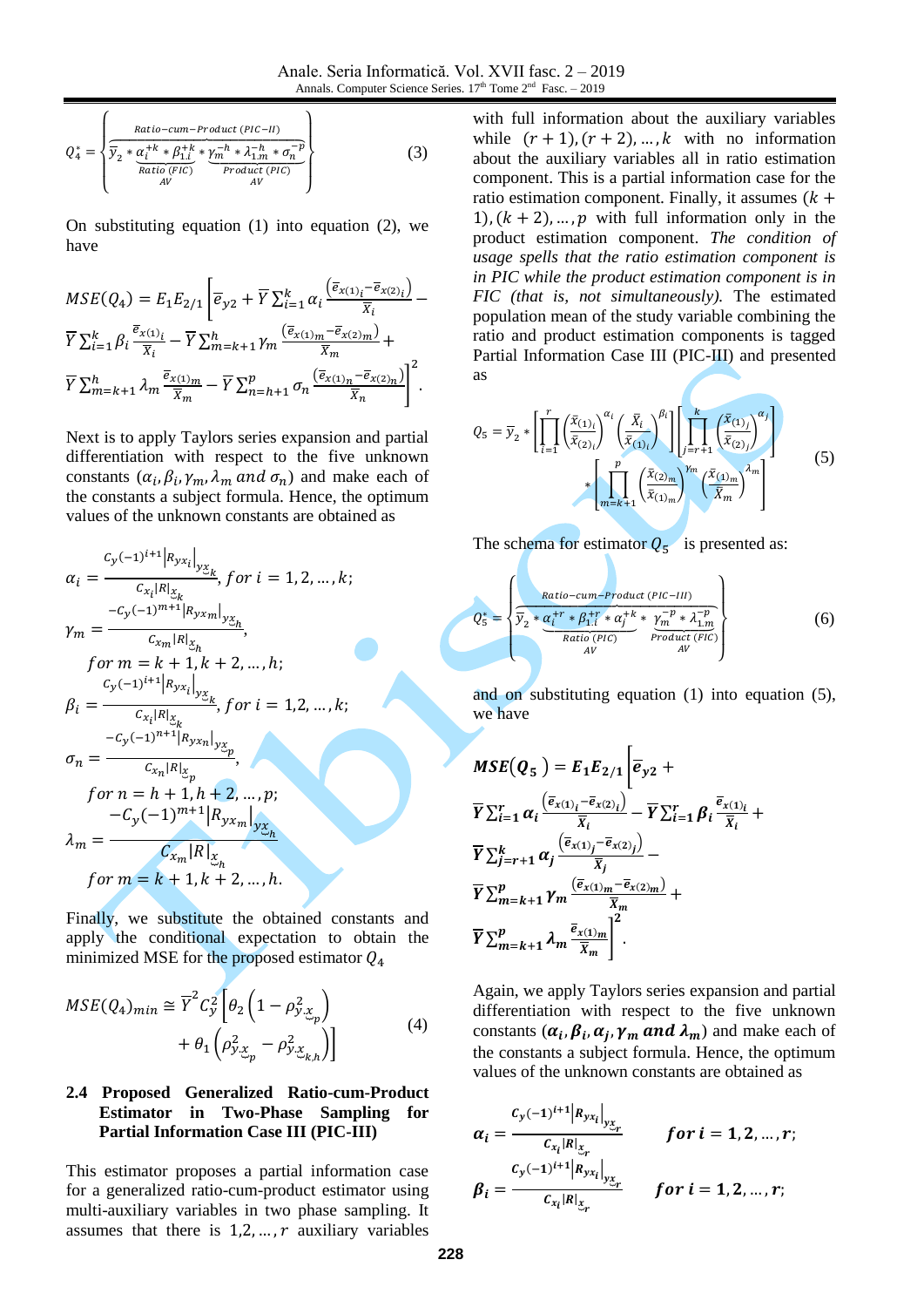$$
\alpha_{j} = \frac{c_{y}(-1)^{j+1} |R_{yx_{j}}|_{y_{x_{k}}}}{c_{x_{j}}|R|_{x_{k}}}} \text{ for } j = r+1, r+2, ..., k;
$$
\n
$$
\gamma_{m} = \frac{-c_{y}(-1)^{m+1} |R_{yx_{m}}|_{y_{x_{m}}}}{c_{x_{m}}|R|_{x_{p}}}} \text{ for } m = k+1, k+2, ..., p;
$$
\n
$$
\lambda_{m} = \frac{-c_{y}(-1)^{m+1} |R_{yx_{m}}|_{y_{x_{m}}}}{c_{x_{m}}|R|_{x_{p}}}\text{ for } m
$$
\n
$$
= k+1, k+2, ..., p.
$$

Expanding the brackets further and ignoring second and higher order degrees to give:

$$
MSE(Q_5) = E_1 E_{2/1} \left[ \overline{e}_{yz} \left( \overline{e}_{yz} + \overline{Y} \sum_{i=1}^r \alpha_i \frac{(\overline{e}_{x(1)_i} - \overline{e}_{x(2)_i})}{\overline{x}_i} - \overline{Y} \sum_{i=1}^r \beta_i \frac{\overline{e}_{x(1)_i}}{\overline{x}_i} + \overline{Y} \sum_{j=r+1}^k \alpha_j \frac{(\overline{e}_{x(1)_j} - \overline{e}_{x(2)_j})}{\overline{x}_j} - \overline{Y} \sum_{m=k+1}^p \gamma_m \frac{(\overline{e}_{x(1)_m} - \overline{e}_{x(2)_m})}{\overline{x}_m} + \overline{Y} \sum_{m=k+1}^p \lambda_m \frac{\overline{e}_{x(1)_m}}{\overline{x}_m} \right]
$$

On substituting the obtained constants and applying the conditional expectation, we have obtain the minimized MSE for the proposed estimator  $Q_5$  as

$$
MSE(Q_5)_{min} \cong \overline{Y}^2 C_y^2 \left[ \theta_2 \left( 1 - \rho_{y, \chi}^2 \over \widetilde{p} \right) + \theta_1 \left( \rho_{y, \chi}^2 - \rho_{y, \chi}^2 \right) \right]
$$
\n
$$
(7)
$$

#### **3. RESULT**

### **3.1 Theoretical Comparison of the Estimators in PIC-I, PIC-II, PIC-III and NIC**

Theoretical and empirical comparison of the proposed estimators with the reviewed estimators has been conducted in this section.

### *3.1.1 Theoretical Comparison of PIC-I and PIC-II:*

$$
MSE(Q_3)_{min} - MSE(Q_4)_{min}
$$
  
=  $\theta_1 \overline{Y}^2 C_y^2 \left( -\rho_{y,\underline{x}_{r,h}}^2 + \rho_{y,\underline{x}_{k,h}}^2 \right).$ 

It is expected that  $(r < k)$  or  $(\rho_{y_{\mathcal{X}_{r,h}}}^2 < \rho_{y_{\mathcal{X}_{k,h}}}^2)$  $\begin{matrix} 2 \\ v.x \end{matrix}$ , hence,  $\theta_1 \overline{Y}^2 C_y^2 \left( -\rho_{y.x_{r,h}}^2 + \rho_{y.x_{k,h}}^2 \right) > 0$ . Therefore,  $Q_4$  will be efficient than  $Q_3$ .

### *3.1.2 Theoretical Comparison of PIC-I and PIC-III:*

$$
MSE(Q_3)_{min} - MSE(Q_5)_{min}
$$
  
=  $\theta_1 \overline{Y}^2 C_y^2 \left( -\rho_{y,\underline{x}_{r,h}}^2 + \rho_{y,\underline{x}_{r,p}}^2 \right).$ 

It is expected that  $(h < p)$  or  $(\rho_{y,x_{n+1}}^2 < \rho_{y,x_{n+1}}^2)$ ,  $r,h$   $\qquad \neg r,p$ hence,  $\theta_1 \overline{Y}^2 C_y^2 \left( -\rho_{y.x_{r,h}}^2 + \rho_{y.x_{r,p}}^2 \right) > 0$ . Therefore,  $Q_5$  is efficient than  $Q_3$ .

*3.1.3 Theoretical Comparison of PIC-II and PIC-III:*

$$
MSE(Q_4)_{min} - MSE(Q_5)_{min}
$$
  
=  $\theta_1 \overline{Y}^2 C_y^2 \left(-\rho_{y,\underline{y}_{k,h}}^2 + \rho_{y,\underline{y}_{r,p}}^2\right).$ 

 $Q_4$  will be efficient than  $Q_5$  if and only if  $[(k >$ *r*) and  $(h > p)$ ] or  $(\rho_{y.x_{k,h}}^2 < \rho_{y.x_{r,p}}^2)$ . However, it is expected that  $(k > r)$  but  $(h < p)$ . Hence, the efficiency between PIC-II and PIC-III could not be determined in the theoretical comparison. The efficiency will be determined in the numerical comparison.

#### *3.1.4 Theoretical Comparison of PIC-II and NIC:*

$$
MSE(Q_4)_{min} - MSE(Q_2)_{min} = -\theta_1 \overline{Y}^2 C_y^2 \rho_{y.x_{k,h}}^2
$$
  
< 0.

Since  $\left(-\theta_1 \overline{Y}^2 C_y^2 \rho_{y.x_{k,h}}^2 < 0\right)$ , then  $Q_4$  is unconditionally efficient than  $Q_2$ .

#### *3.1.5 Theoretical Comparison of PIC-III and NIC:*

$$
MSE(Q_5)_{min} - MSE(Q_2)_{min} = -\theta_1 \overline{Y}^2 C_y^2 \rho_{y,\mathcal{X}_{r,p}}^2
$$
  
< 0.

Since  $\left(-\theta_1 \overline{Y}^2 C_y^2 \rho_{y.x_{r,p}}^2 < 0\right)$ , then  $Q_5$  is unconditionally efficient than  $Q_2$ .

#### **3.2 Empirical Comparison of all Estimators**

Tables 1 through 8 display the results of the numerical analysis for thirty three simulated populations.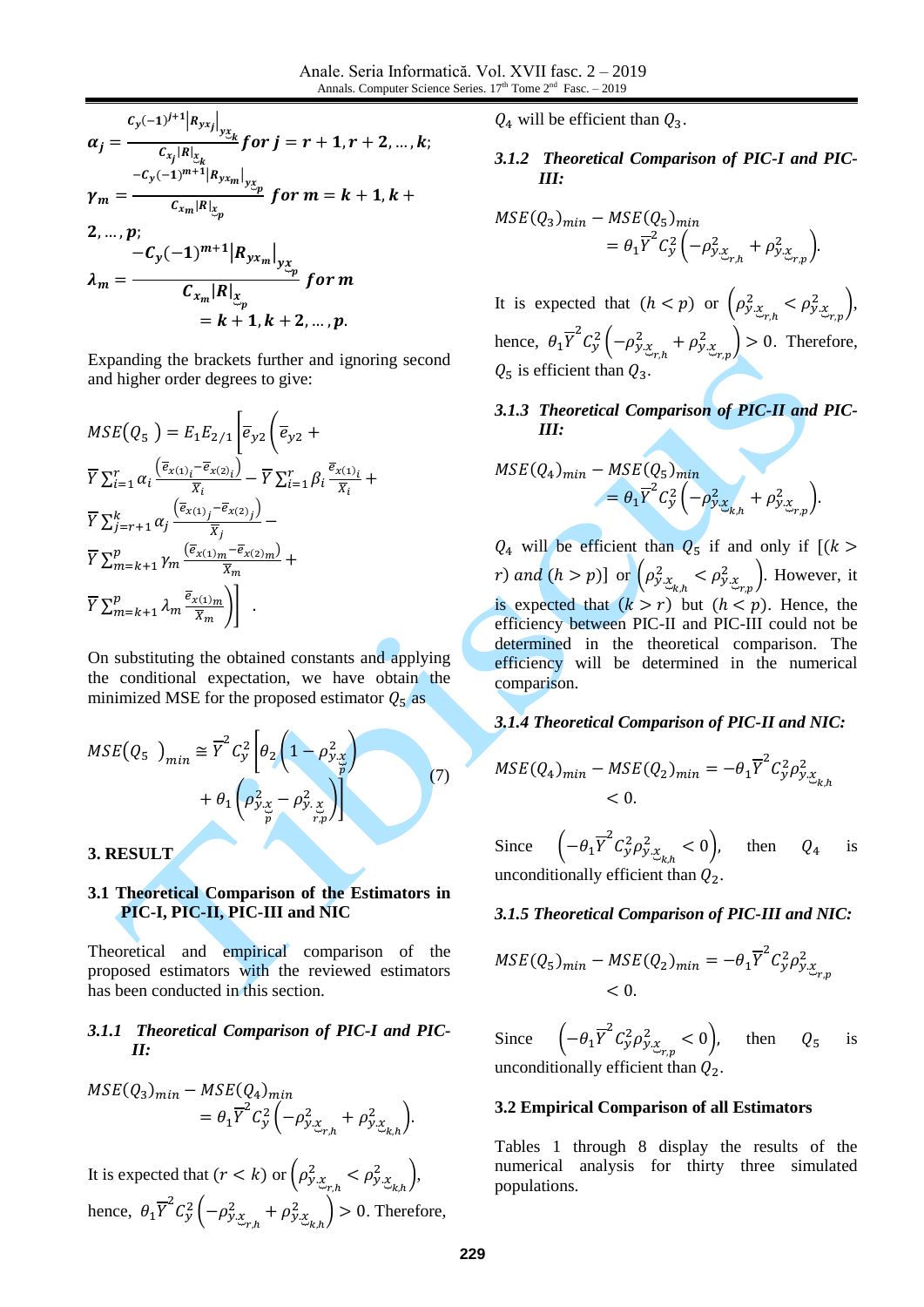### **3.3 Special Cases of the proposed Estimators:**

This section shows some special cases for the proposed estimators subject to the setting of the unknown constants in each of the two proposed estimators. Tables 7 and 8 present the special case estimators.

### **4. DISCUSSION AND CONCLUSIONS**

This study uses R statistical programming language for the simulation and empirical analysis in the comparison of the five estimators (FIC, NIC, PIC-I, PIC-II and PIC-III). Simulation, following normal distribution, was conducted for thirty three populations at different population sizes, first-phase sample sizes, second-phase sample sizes and seed values for the thirty three simulated populations.

| Table 1. Computation of the population sizes, sample sizes, coefficient of variation and correlation |  |
|------------------------------------------------------------------------------------------------------|--|
| coefficient for the numerical analyses                                                               |  |

| Pop.                    | N     | $n_1$ | n <sub>2</sub> | <b>Seed</b> | $\overline{Y}^2$ | $\mathcal{C}^2_{y}$ | $\rho_{y_{x_{6,6}}}^2$ | $\rho_{y_{.X_{3,3}}}^2$ | $\rho_{y.x_{6,3}}^2$ | $\rho_{y_{.X_{3,6}}}^2$ |
|-------------------------|-------|-------|----------------|-------------|------------------|---------------------|------------------------|-------------------------|----------------------|-------------------------|
| 1                       | 10000 | 3333  | 1111           | 385         | 130089.10        | 0.0061              | 0.9794                 | 0.5031                  | 0.6070               | 0.8797                  |
| $\boldsymbol{2}$        | 9700  | 3233  | 1078           | 411         | 129936.17        | 0.0065              | 0.9804                 | 0.5149                  | 0.5943               | 0.8896                  |
| 3                       | 9400  | 3133  | 1044           | 87          | 129748.32        | 0.0060              | 0.9794                 | 0.4561                  | 0.5900               | 0.8673                  |
| $\overline{\mathbf{4}}$ | 9100  | 3033  | 1011           | 72          | 130396.00        | 0.0062              | 0.9797                 | 0.4886                  | 0.5993               | 0.8857                  |
| 5                       | 8800  | 2933  | 978            | 227         | 130222.83        | 0.0062              | 0.9805                 | 0.4852                  | 0.5793               | 0.8883                  |
| 6                       | 8500  | 2833  | 944            | 224         | 129726.64        | 0.0071              | 0.9834                 | 0.5132                  | 0.6117               | 0.8926                  |
| 7                       | 8200  | 2733  | 911            | 79          | 130331.30        | 0.0062              | 0.9812                 | 0.5140                  | 0.5963               | 0.8782                  |
| 8                       | 7900  | 2633  | 878            | 30          | 129431.13        | 0.0064              | 0.9807                 | 0.4720                  | 0.5654               | 0.8898                  |
| 9                       | 7600  | 2533  | 844            | 159         | 130204.68        | 0.0064              | 0.9803                 | 0.4754                  | 0.5821               | 0.8764                  |
| 10                      | 7300  | 2433  | 811            | 121         | 131093.10        | 0.0062              | 0.9812                 | 0.5208                  | 0.6075               | 0.8759                  |
| 11                      | 7000  | 2333  | 778            | 354         | 131231.12        | 0.0069              | 0.9828                 | 0.5364                  | 0.6289               | 0.8933                  |
| 12                      | 6700  | 2233  | 744            | 267         | 130842.64        | 0.0060              | 0.9808                 | 0.4690                  | 0.5888               | 0.8756                  |
| 13                      | 6400  | 2133  | 711            | 74          | 129541.27        | 0.0060              | 0.9793                 | 0.4724                  | 0.5910               | 0.8694                  |
| 14                      | 6100  | 2033  | 678            | 307         | 130653.46        | 0.0067              | 0.9816                 | 0.4974                  | 0.5990               | 0.8925                  |
| 15                      | 5800  | 1933  | 644            | 29          | 129252.53        | 0.0068              | 0.9818                 | 0.5108                  | 0.6046               | 0.9049                  |
| 16                      | 5500  | 1833  | 611            | 43          | 130357.63        | 0.0066              | 0.9819                 | 0.5035                  | 0.6200               | 0.8786                  |
| 17                      | 5200  | 1733  | 578            | $\bf{0}$    | 131805.43        | 0.0065              | 0.9820                 | 0.5506                  | 0.6403               | 0.8987                  |
| 18                      | 4900  | 1633  | 544            | 176         | 130017.25        | 0.0062              | 0.9804                 | 0.5284                  | 0.6063               | 0.8870                  |
| 19                      | 4600  | 1533  | 511            | 480         | 129121.38        | 0.0069              | 0.9806                 | 0.5542                  | 0.6328               | 0.8998                  |
| 20                      | 4300  | 1433  | 478            | 47          | 129150.01        | 0.0056              | 0.9795                 | 0.4774                  | 0.5305               | 0.8858                  |
| 21                      | 4000  | 1333  | 444            | 192         | 130379.55        | 0.0061              | 0.9815                 | 0.5032                  | 0.5816               | 0.8730                  |
| 22                      | 3700  | 1233  | 411            | 295         | 128875.76        | 0.0064              | 0.9828                 | 0.5445                  | 0.6393               | 0.8819                  |
| 23                      | 3400  | 1133  | 378            | 418         | 130405.06        | 0.0070              | 0.9829                 | 0.5405                  | 0.6456               | 0.8902                  |
| 24                      | 3100  | 1033  | 344            | 176         | 129369.87        | 0.0059              | 0.9785                 | 0.5236                  | 0.6057               | 0.8786                  |
| 25                      | 2800  | 933   | 311            | 332         | 130860.15        | 0.0058              | 0.9787                 | 0.4431                  | 0.5439               | 0.8615                  |
| 26                      | 2500  | 833   | 278            | 203         | 130253.48        | 0.0071              | 0.9838                 | 0.5520                  | 0.6278               | 0.9116                  |
| 27                      | 2200  | 733   | 244            | 150         | 132305.12        | 0.0067              | 0.9837                 | 0.4420                  | 0.6153               | 0.8930                  |
| 28                      | 1900  | 633   | 211            | 708         | 131683.00        | 0.0058              | 0.9813                 | 0.4710                  | 0.5968               | 0.8759                  |
| 29                      | 1600  | 533   | 178            | 367         | 129054.51        | 0.0070              | 0.9814                 | 0.5239                  | 0.5929               | 0.8943                  |
| 30                      | 1300  | 433   | 144            | 328         | 131713.55        | 0.0090              | 0.9894                 | 0.6258                  | 0.6732               | 0.9280                  |
| 31                      | 1000  | 333   | 111            | 109         | 131128.81        | 0.0079              | 0.9826                 | 0.5771                  | 0.6435               | 0.9043                  |
| 32                      | 700   | 233   | 78             | 11          | 129516.94        | 0.0076              | 0.9876                 | 0.5558                  | 0.6406               | 0.9193                  |
| 33                      | 400   | 133   | 44             | 167         | 129469.12        | 0.0045              | 0.9833                 | 0.5395                  | 0.6026               | 0.8920                  |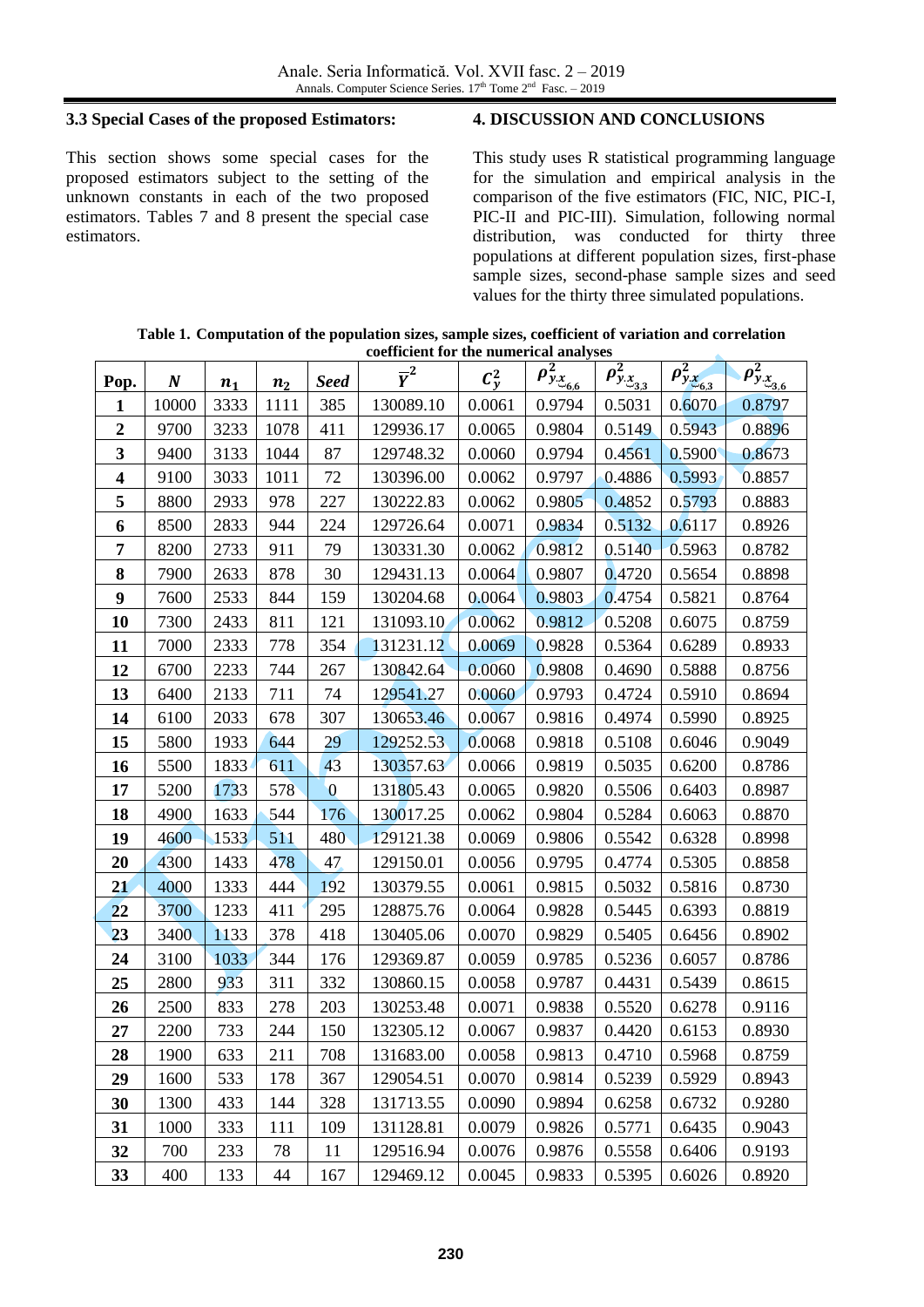Anale. Seria Informatică. Vol. XVII fasc. 2 – 2019 Annals. Computer Science Series. 17<sup>th</sup> Tome 2<sup>nd</sup> Fasc. – 2019

|                  |          |        | Table 2. The Mean Square Errors (MSEs) for the thirty-three simulated populations                                                |                                                                                  |   |  |   |    |    |
|------------------|----------|--------|----------------------------------------------------------------------------------------------------------------------------------|----------------------------------------------------------------------------------|---|--|---|----|----|
| <b>Estimator</b> |          |        |                                                                                                                                  |                                                                                  | 6 |  | Ф | 10 | 11 |
| <b>FIC</b>       |          |        | $0.0130 \mid 0.0132 \mid 0.0145 \mid 0.0149 \mid 0.0142 \mid 0.0137 \mid 0.0151 \mid 0.0159 \mid 0.0179 \mid 0.0169 \mid 0.0172$ |                                                                                  |   |  |   |    |    |
| PIC-I            | $0.0885$ | 0.0918 |                                                                                                                                  | $0.0963$   0.0947   0.0943   0.0997   0.0902   0.1414   0.1434   0.1298   0.1389 |   |  |   |    |    |
| PIC-II           |          |        | $0.0720$   0.0784   0.0753   0.0767   0.0791   0.0817   0.0770   0.1183   0.1169   0.1085   0.1137                               |                                                                                  |   |  |   |    |    |
| PIC-III          | 0.0288   | 0.0285 |                                                                                                                                  | $0.0320$   0.0301   0.0291   0.0303   0.0317   0.0383   0.0438   0.0427   0.0416 |   |  |   |    |    |
| <b>NIC</b>       | 0.1681   |        | $(0.1786 \mid 0.1675 \mid 0.1742 \mid 0.1728 \mid 0.1936 \mid 0.1728 \mid 0.2578 \mid 0.2615 \mid 0.2575 \mid 0.2851$            |                                                                                  |   |  |   |    |    |

#### **Table 3. The Mean Square Errors (MSEs) for the thirty-three simulated populations (continuation)**

| <b>Estimator</b> | 12                                                                                                                                | 14 | 16 | 18                                                                                       | 19 | 20 | 21 | 22 |
|------------------|-----------------------------------------------------------------------------------------------------------------------------------|----|----|------------------------------------------------------------------------------------------|----|----|----|----|
| FIC-             |                                                                                                                                   |    |    | 0.0210  0.0209  0.0225  0.0233  0.0230  0.0255  0.0296  0.0283  0.0292  0.0311           |    |    |    |    |
| PIC-I            | 0.1397   0.1398   0.1480   0.1473   0.1876   0.1698   0.1723   0.1826   0.2106   0.2179   0.2115                                  |    |    |                                                                                          |    |    |    |    |
| PIC-II           | 0.1112 0.1120 0.1213 0.1225 0.1476 0.1393 0.1470 0.1544 0.1913 0.1870 0.1725                                                      |    |    |                                                                                          |    |    |    |    |
| PIC-III          |                                                                                                                                   |    |    | $0.0432$  0.0468  0.0443  0.0429  0.0588  0.0513  0.0558  0.0586  0.0623  0.0720  0.0727 |    |    |    |    |
| NIC              | $(0.2510 \mid 0.2504 \mid 0.2785 \mid 0.2827 \mid 0.3606 \mid 0.3572 \mid 0.3440 \mid 0.3815 \mid 0.3840 \mid 0.4164 \mid 0.4356$ |    |    |                                                                                          |    |    |    |    |

#### **Table 4. The Mean Square Errors (MSEs) for the thirty-three simulated populations (continuation)**

| <b>Estimator</b> | 23 | 24 | 25 | 26                                                                                                                                | 27 | 28 | 29 | 30 | 31 | 32. | 33 |
|------------------|----|----|----|-----------------------------------------------------------------------------------------------------------------------------------|----|----|----|----|----|-----|----|
| FIC-             |    |    |    | $(0.0372)$ $(0.0428)$ $(0.0470)$ $(0.0480)$ $(0.0521)$ $(0.0604)$ $(0.0836)$ $(0.0782)$ $(0.1435)$ $(0.1392)$ $(0.1963)$          |    |    |    |    |    |     |    |
| PIC-I            |    |    |    | 0.2779  0.2520  0.3322  0.3677  0.4850  0.4920  0.6181  0.7271  0.9796  1.3718   1.4872                                           |    |    |    |    |    |     |    |
| PIC-II           |    |    |    | 0.2207  0.2142  0.2785  0.3116  0.3465  0.3856  0.5375  0.6425  0.8427   1.1297   1.3037                                          |    |    |    |    |    |     |    |
| PIC-III          |    |    |    | $(0.0876 \mid 0.0888 \mid 0.1094 \mid 0.1014 \mid 0.1246 \mid 0.1495 \mid 0.1854 \mid 0.1878 \mid 0.3050 \mid 0.3341 \mid 0.4618$ |    |    |    |    |    |     |    |
| NIC              |    |    |    | $(0.5719)0.4927(0.5682)0.7764(0.8381)0.8903(1.2303)1.8439(2.1695)2.9585(3.0566)$                                                  |    |    |    |    |    |     |    |

#### **Table 5. Ranking of the Mean Square Errors (MSEs) for the thirty three populations**

| <b>Info. Case</b> |             |  | $-$ |   |   | TO |   | ┸ | 19 | 14 | 15 | 10 | -- | 18 | 19 | 20 |  |
|-------------------|-------------|--|-----|---|---|----|---|---|----|----|----|----|----|----|----|----|--|
| <b>FIC</b>        |             |  |     |   |   |    |   |   |    |    |    |    |    |    |    |    |  |
| PIC-I             | 4           |  |     |   |   |    |   |   |    |    |    |    |    |    |    |    |  |
| PIC-II            |             |  |     |   |   |    |   |   |    |    |    |    |    |    |    |    |  |
| PIC-III           | $\sim$<br>∼ |  |     | ∸ | ∼ | ∼  | ∽ | ∼ | ∼  | ∼  | ↵  | ∸  | ∼  | ↵  |    |    |  |
| NIC               |             |  |     |   |   |    |   |   |    |    |    |    |    |    |    |    |  |

### **Table 6. Ranking of the Mean Square Errors (MSEs) for the thirty three populations (continuation)**

| <b>Info. Case</b> | 22 | $\bullet$<br>23 | 24 | 25 | 26 | 27 | 28 | 29 | 30 | 31 | 32 | 33 | <b>Rank Average</b> | Ave. Rank |
|-------------------|----|-----------------|----|----|----|----|----|----|----|----|----|----|---------------------|-----------|
| <b>FIC</b>        |    |                 |    |    |    |    |    |    |    |    |    |    | 1.00                |           |
| PIC-I             |    |                 |    | 4  |    |    |    |    |    |    |    | 4  | 4.00                |           |
| PIC-II            |    |                 |    |    |    |    |    |    |    |    |    |    | 3.00                |           |
| PIC-III           |    |                 |    |    |    |    |    |    | ↩  |    |    | ∠  | 2.00                |           |
| <b>NIC</b>        |    |                 |    | ັ  |    |    |    |    |    |    |    |    | 5.00                |           |

#### **Table 7. Parameter settings for Partial Information Case II (PIC-II)**

| <b>SN</b> | $\alpha_i$     |                | $\gamma_m$ | $\lambda_m$ | $\sigma_n$   | <b>Partial Information Case II (PIC-II)</b>                                                                                                                                                                                                                                                        | <b>Description</b>  |
|-----------|----------------|----------------|------------|-------------|--------------|----------------------------------------------------------------------------------------------------------------------------------------------------------------------------------------------------------------------------------------------------------------------------------------------------|---------------------|
| 01        | $\overline{0}$ | $\overline{0}$ |            |             |              | $Q_4$                                                                                                                                                                                                                                                                                              | Product<br>General  |
|           |                |                |            |             |              |                                                                                                                                                                                                                                                                                                    | Estimators<br>using |
|           |                |                |            |             |              | $= \overline{y}_2\left[\prod_{m=k+1}^h\left(\frac{\bar{x}_{(2)_m}}{\bar{x}_{(1)_m}}\right)^{\gamma_m}\left(\frac{\bar{x}_{(1)_m}}{\bar{x}_m}\right)^{\lambda_m}\right]\left[\prod_{n=h+1}^p\left(\frac{\bar{x}_{(2)_n}}{\bar{x}_{(1)_n}}\right)^{\sigma_n}\right]$                                 | Multi-Auxiliary     |
|           |                |                |            |             |              |                                                                                                                                                                                                                                                                                                    | Variables in Two-   |
|           |                |                |            |             |              |                                                                                                                                                                                                                                                                                                    | Phase Sampling in   |
|           |                |                |            |             |              |                                                                                                                                                                                                                                                                                                    | PIC-II.             |
| 02        |                |                | $\Omega$   | $\Omega$    | $\mathbf{0}$ | $\left  \right. \mathit{Q}_{4} = \overline{\mathit{y}}_{2} \left[ \prod\limits_{i=1}^{k} \left( \frac{\overline{\mathit{x}}_{(1)_{i}}}{\overline{\mathit{x}}_{(2)_{i}}} \right)^{\alpha_{i}} \left( \frac{\overline{\mathit{x}}_{i}}{\overline{\mathit{x}}_{(1)_{i}}} \right)^{\beta_{i}} \right]$ | Ratio<br>General    |
|           |                |                |            |             |              |                                                                                                                                                                                                                                                                                                    | using<br>Estimators |
|           |                |                |            |             |              |                                                                                                                                                                                                                                                                                                    | Multi-Auxiliary     |
|           |                |                |            |             |              |                                                                                                                                                                                                                                                                                                    | Variables in Two-   |
|           |                |                |            |             |              |                                                                                                                                                                                                                                                                                                    | Phase Sampling in   |
|           |                |                |            |             |              |                                                                                                                                                                                                                                                                                                    | PIC-II.             |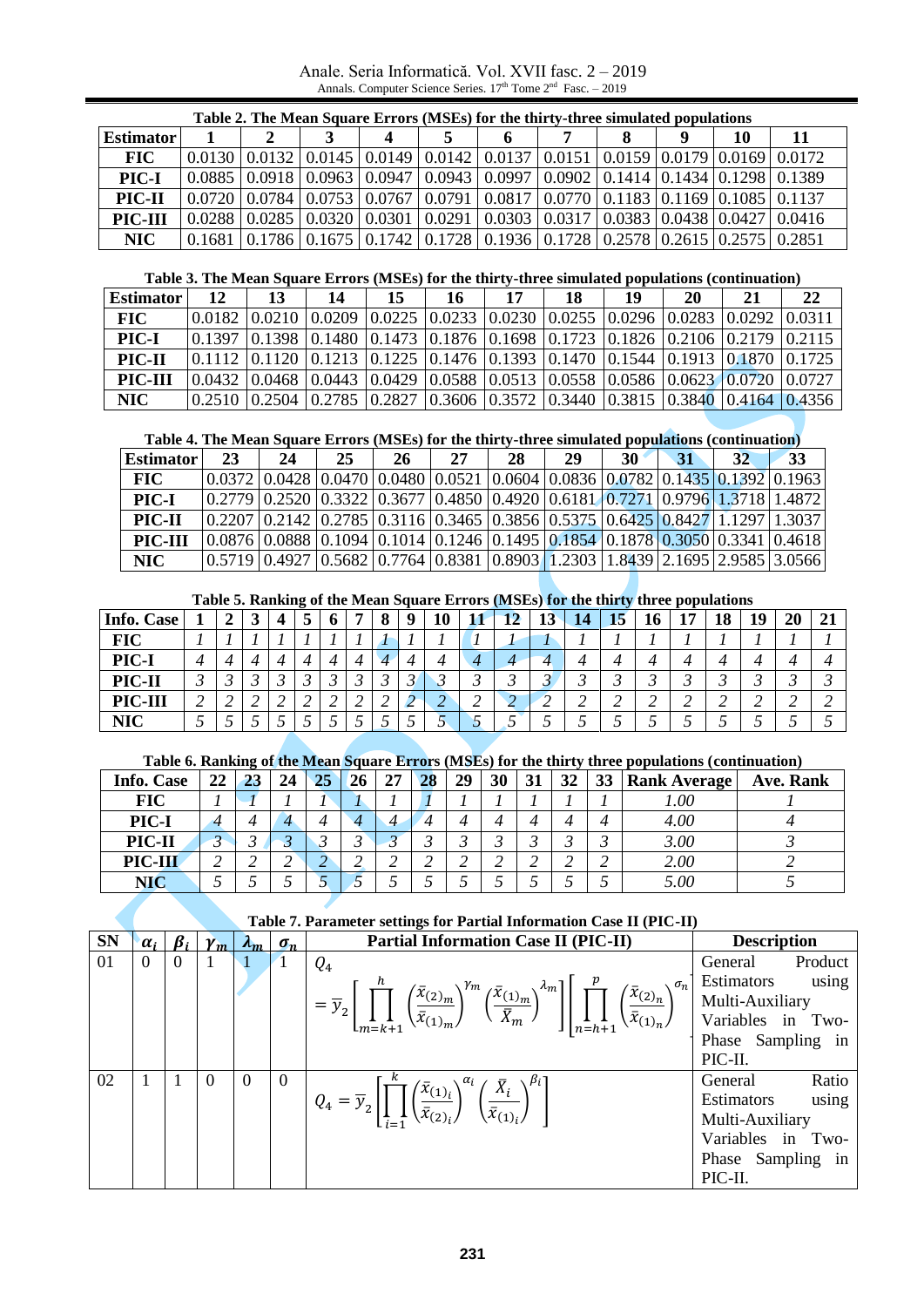Anale. Seria Informatică. Vol. XVII fasc. 2 – 2019 Annals. Computer Science Series. 17<sup>th</sup> Tome 2<sup>nd</sup> Fasc. - 2019

|           |            |                |            |            |                | Table 8. Parameter settings for Partial Information Case III (PIC-III)                                                                                                                                                                                                                                                                                                     |                     |
|-----------|------------|----------------|------------|------------|----------------|----------------------------------------------------------------------------------------------------------------------------------------------------------------------------------------------------------------------------------------------------------------------------------------------------------------------------------------------------------------------------|---------------------|
| <b>SN</b> | $\alpha_i$ | $\beta_i$      | $\alpha_i$ | $\gamma_m$ | $\lambda_m$    | <b>Partial Information Case III (PIC-III)</b>                                                                                                                                                                                                                                                                                                                              |                     |
| 01        | $\Omega$   | $\overline{0}$ |            |            |                |                                                                                                                                                                                                                                                                                                                                                                            | Product<br>General  |
|           |            |                |            |            |                | $Q_5$                                                                                                                                                                                                                                                                                                                                                                      | Estimators<br>using |
|           |            |                |            |            |                |                                                                                                                                                                                                                                                                                                                                                                            |                     |
|           |            |                |            |            |                | $\left  \frac{1}{2} = \overline{y}_2 \left[ \prod_{j=r+1}^k \left( \frac{\overline{x}_{(1)j}}{\overline{x}_{(2)j}} \right)^{\alpha_j} \right] \left[ \prod_{m=k+1}^p \left( \frac{\overline{x}_{(2)m}}{\overline{x}_{(1)m}} \right)^{\gamma_m} \left( \frac{\overline{x}_{(1)m}}{\overline{x}_m} \right)^{\lambda_m} \right] \right]$ Multi-Auxiliary<br>Variables in Two- |                     |
|           |            |                |            |            |                |                                                                                                                                                                                                                                                                                                                                                                            |                     |
|           |            |                |            |            |                |                                                                                                                                                                                                                                                                                                                                                                            | PIC-III.            |
| 02        |            |                | $\Omega$   | $\Omega$   | $\overline{0}$ |                                                                                                                                                                                                                                                                                                                                                                            | Ratio<br>General    |
|           |            |                |            |            |                | $Q_5 = \overline{y}_2 * \left[ \prod_{i=1}^r \left( \frac{\overline{x}_{(1)i}}{\overline{x}_{(2)i}} \right)^{\alpha_i} \left( \frac{\overline{x}_i}{\overline{x}_{(1)i}} \right)^{\beta_i} \right]$                                                                                                                                                                        | Estimators<br>using |
|           |            |                |            |            |                |                                                                                                                                                                                                                                                                                                                                                                            | Multi-Auxiliary     |
|           |            |                |            |            |                |                                                                                                                                                                                                                                                                                                                                                                            | Variables in Two-   |
|           |            |                |            |            |                |                                                                                                                                                                                                                                                                                                                                                                            | Phase Sampling in   |
|           |            |                |            |            |                |                                                                                                                                                                                                                                                                                                                                                                            | PIC-III.            |

Tables 2 through 4 show the computed Mean Square Errors (MSEs) obtained for the thirty three populations and each of the five proposed estimators. Tables 5 and 6 show the ranking of the computed MSEs for the thirty three populations, the average of the ranked values were computed and the ranking of the average values were obtained to decide on the ranking of the proposed estimators. The source code used for this empirical analysis is hosted on github repository as Free and Open Source (FOS) code with the bitly Uniform Resource Locator (URL) <https://bit.ly/2JxDb33> .

Tables 2 through 4 reveal that increment in the population and sample sizes leads to decrement in the MSEs for the thirty three populations and for the five estimators. This analysis establishes that the five estimators are asymptotically efficient. It is, also, osbserved that the proposed estimators (PIC-II and PIC-III) have smaller MSEs compared to the reviewed PIC-I estimator. This confirms that PIC-II and PIC-III estimators are asymptotically efficient than PIC-I estimator in the family of the PIC estimators.

Tables 5 and 6 show the ranking of the computed MSEs, the average of the ranked values and the rank of the average values for the thirty three simulated populations and all of the five estimators. The average rank was used for decision. It is observed that the rank of the FIC estimator remains one (1) throughout for the thirty three populations. Similarly, the ranks of the NIC, PIC-I, PIC-II and PIC-III estimators remain fixed throughout the thirty three populations. Finally, the rank of the average ranks establishes that FIC and NIC estimators are best and least ranked estimators, respectively. It, also, shows that the proposed estimators (PIC-II and PIC-III) prove efficient than the reviewed PIC-I estimator. This is, also, confirmed in the theoretical comparison. This argument will remain true based on the correlation coefficient obtained in the empirical analysis. Finally, tables 7 and 8 show some of the special case estimators that were extracted from PIC-

II and PIC-III estimators based on the setting of the unknown constants in each estimator.

In conclusion, the proposed PIC-II and PIC-III estimators are asymptotically efficient than the reviewed PIC-I estimator. These proposed estimators have created alternative PIC estimator based on the confirmation of the conditions of usage. The proposed PIC-II and PIC-III estimators do not serve as replacement to the reviewed PIC-I estimator because they have different conditions of usage. Hence, each one of these three PIC estimators should be used based on the stated conditions of usage. Therefore, the proposed estimators are recommended subject to the confirmation of the conditions of usage.

### **ACKNOWLEDGEMENT**

The authors appreciate the funding received from World Bank Trust Fund for Statistical Capacity Building (WB TFSCB) and International Statistical Institute (ISI) to have presented this work in the 62nd International Statistical Institute (ISI) World Statistics Congress held in Kuala Lumpur Convention Centre (KLCC) in Malaysia between August 18 and 23, 2019.

## **REFERENCES**

- [AB89] **S. Arora, L. Bansi** *New Mathematical Statistics.* New Dehli: Satya Prahashar, 1989.
- [Coc40] **W. Cochran**  *The estimation of the yields of cereal experiments by sampling for the ratio of grain to total produce*. J. Agricultural Sc., 30, 262-275, 1940.
- [CS11] **S. Choudhury, B. Singh** *An improved class of ratio-Cum-Product Estimator of finite population mean in simple random sampling.* International Journal of